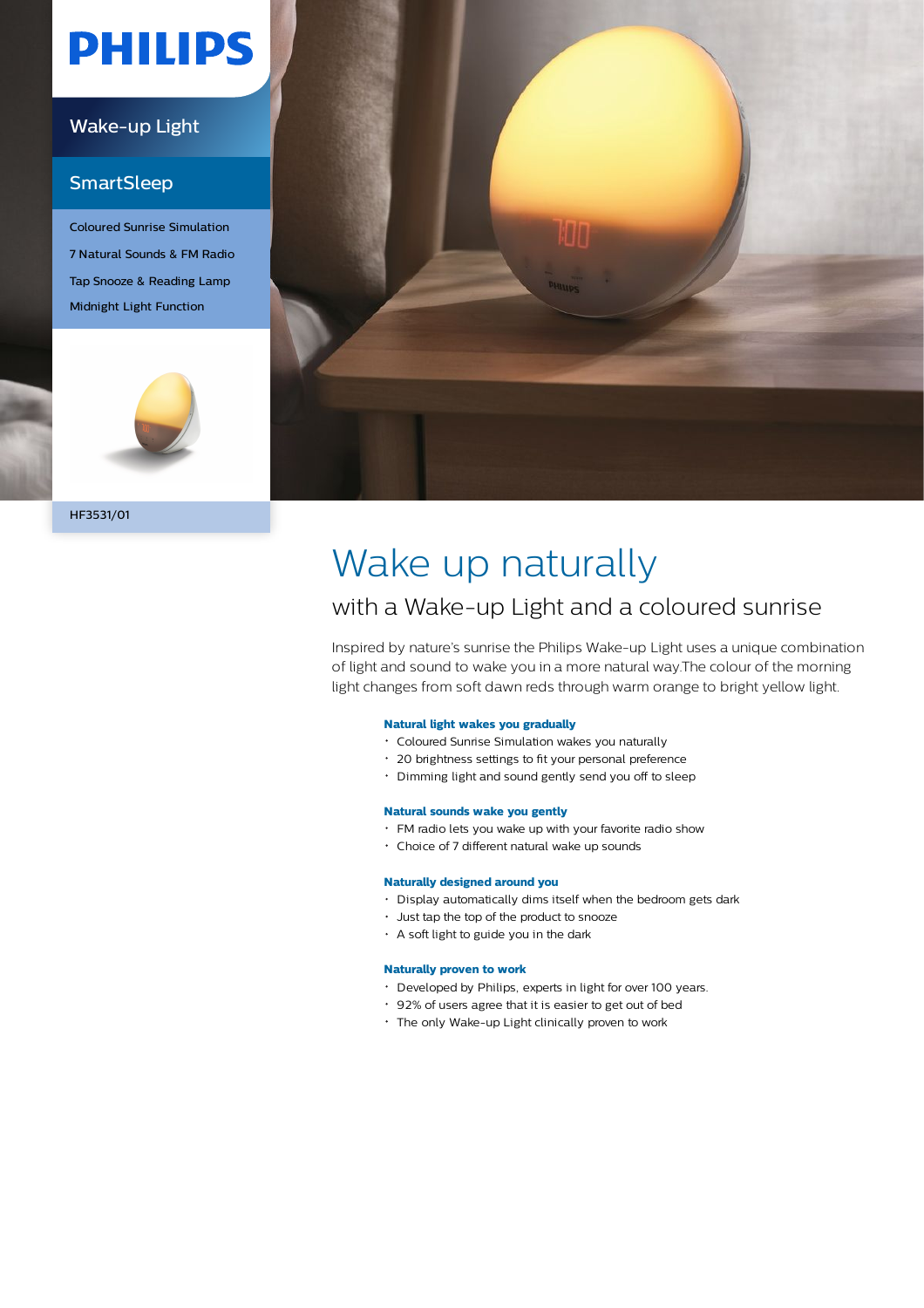## **Highlights**

### **Coloured Sunrise Simulation**



Inspired by nature's sunrise, light gradually increases within 30 minutes from soft morning red through orange until your room is filled with bright yellow light. This process of changing an increasing light stimulates your body to wake up naturally. By the time light has filled the room your chosen natural sound completes the wake up experience, leaving you ready for the day ahead.

### **Midnight Light Function**



The midnight light function of the Wake-up Light is designed to provide just enough light to find your way in the dark. While regular bedside lights use bright light, the midnight light uses a dim, subtle, orange light. This softer tone of the light is ideal for minimizing the disturbance of your night's sleep. Moreover, you can effortlessly activate the midnight light by tapping the top of the device twice. To deactivate this function, tap the top of the device twice again.

### **Intuitive Dimming Display**



The brightness of the display adjusts itself. If the bedroom is filled with light, the brightness increases to keep the display readable. When the bedroom is dark the brightness dims so it doesn't light up your bedroom when you are trying to sleep

### **Proven by scientists**

# **Clinically**

At this moment in time the Philips wake-up light is the only one scientifically proven to work. In order to make the Wake-up Light the best possible product it can be in genuinely waking you up naturally and energized we have done a lot of clinical research. This reseach was conducted by independent science facilities to study and prove the effects of the wake-up light on the overall wake up experience. This way we have proven, among other things, that the Philips Wake-up Light not only wakes you more naturally, but also more energized and that it improves your mood in the morning.

### **Developed by Philips**



Philips was founded over a 100 years ago as a company that produced and sold lightbulbs. Over 100 years Philips grew into a global company that brings innovation in lots of different areas. To this day lighting still is the soul of Philips. The Wake-up Light is proud to continue its heritage by building on years of knowlegde and expertise of the world's most well know lighting expert.

### **Preferred by consumers**



Independent research\* shows that 92% of Philips Wake-up light users find it is easier to get out of bed (Metrixlab 2011, N=209)

### **Light Settings**



The sensitivity to light differs per person. In general, when using a higher light intensity a person needs less time to become fully awake. The 20 light intensities of the Wake-up light can be personalized and even be set up to 300 lux.